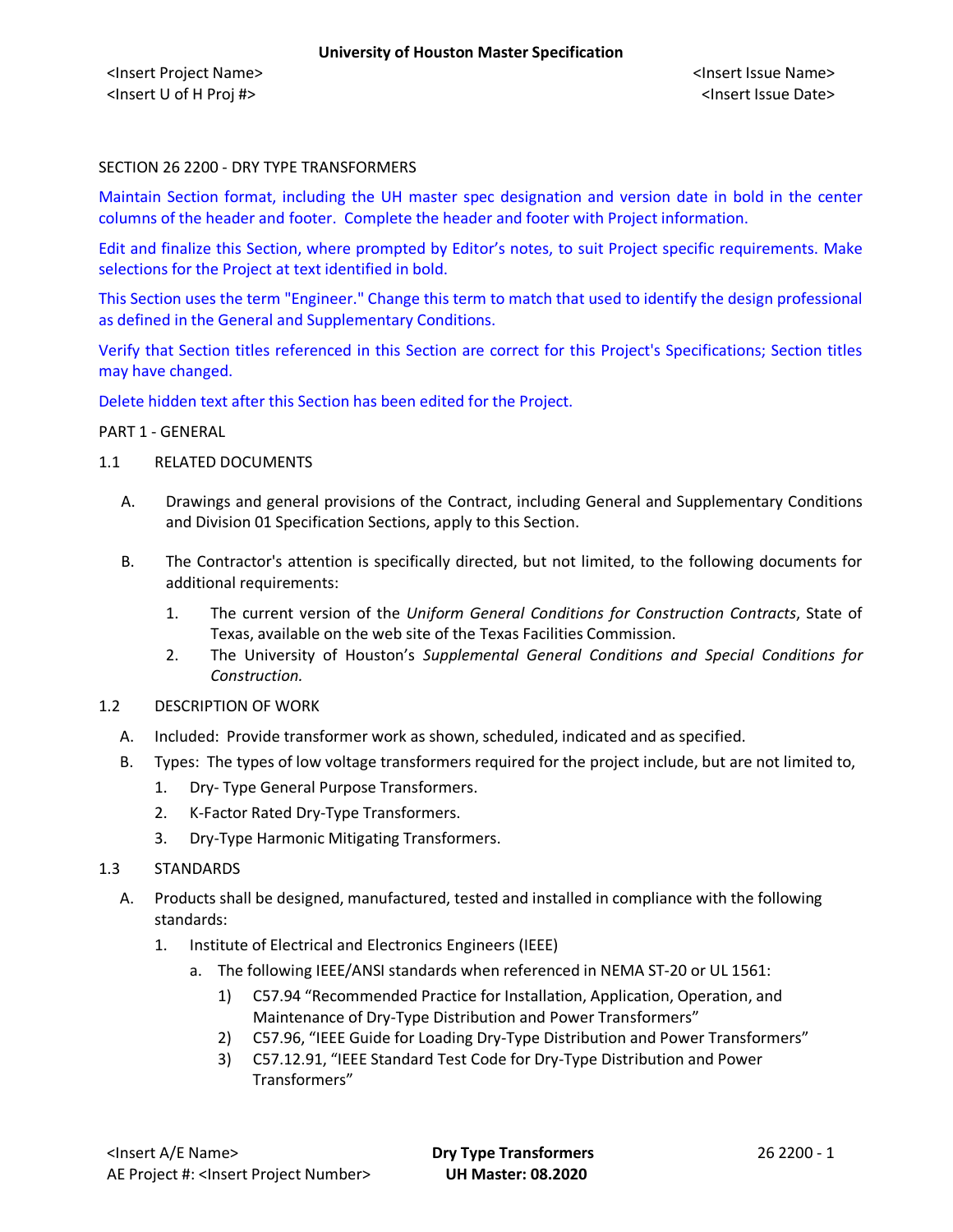<Insert Project Name> <Insert Issue Name> <Insert U of H Proj #> <Insert Issue Date>

- 4) C57.12.01, "IEEE Standard General Requirements for Dry-Type Distribution and Power Transformers Including Those with Solid Cast and/or Resin Encapsulated Windings"
- 5) C57.12.70, "Standard Terminal Markings and Connections for Distribution and Power Transformers"
- 2. National Electrical manufacture Association (NEMA)
	- a. NEMA ST-20, "Dry Type Transformers for General Application"
- 3. National Fire Protection Association
	- a. NFPA 70, "National Electrical Code (NEC)"
	- b. NFPA 70E, Standard for Electrical Safety in the Work Place
	- c. NFPA 5000, "Building Construction and Safety Code"
- 4. Underwriters Laboratories, Inc. (UL):
	- a. UL 1561, Dry-Type General Purpose and Power Transformers
	- b. UL50, Enclosures for Electrical Equipment, Non-Environmental Considerations
	- c. UL50E, Enclosures for Electrical Equipment, Environmental Considerations (Units selfcertified to NEMA 250 shall not be accepted – must have Third Party Testing)
	- d. UL969, Marking and labelling systems
- B. The latest published edition of a reference shall be applicable to this Project unless identified by a specific edition date.
- C. All reference amendments adopted prior to the effective date of this Contract shall be applicable to this Project.
- D. All materials, installation and workmanship shall comply with the applicable requirements and standards addressed within the following references:

# 1.4 QUALITY ASSURANCE

- A. Listing and Labeling: Provide transformers specified in this Section that are listed by Underwriters Laboratories (UL). Transformers shall meet all relevant NEMA, UL, CSA, and NFPA standards.
- B. Minimum Linear Load Efficiency: NEMA TP-1 98.23 percent for 30 kVA, 98.4 percent for 45kVA, 98.6 percent for 75 kVA, 98.74 percent for 112.5kVA, 98.83 percent for 150 kVA, 98.94 percent for 225 kVA, 99.02 percent for 300 kVA, 99.14 percent for 500 kVA.
- C. Manufacturers: Provide products complying with these specifications and produced by one of the following:
	- 1. Dry-Type General Purpose and K-Factor Rated Dry-Type Transformers.
		- a. Eaton.
		- b. ABB.
		- c. Square D Company.
		- d. Siemens.
		- e. Hevi-Duty Electric Corporation.
		- f. Power Smith.
		- g. Sola HD.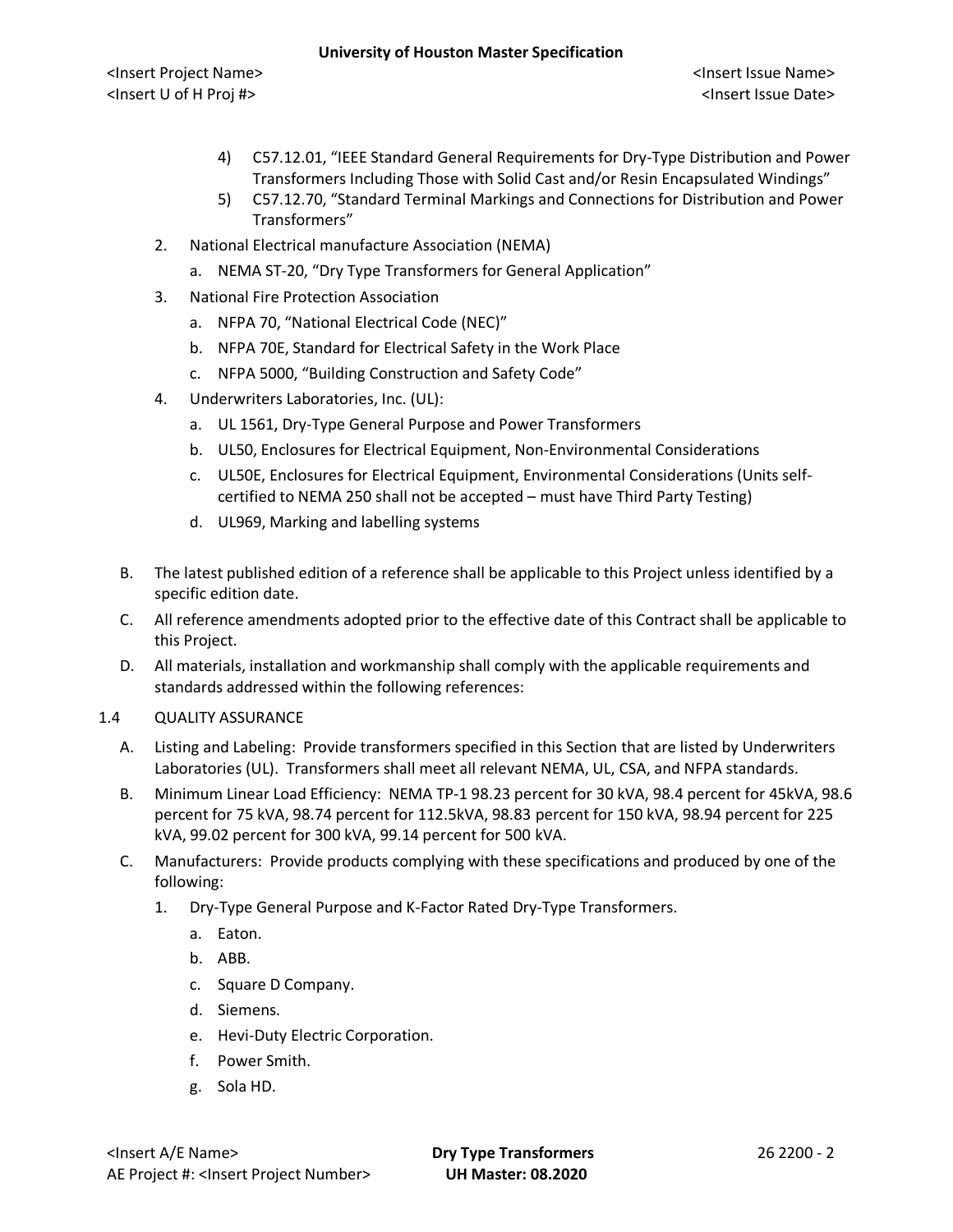- 2. Harmonic Mitigating Transformers:
	- a. Powersmiths International Corp.
	- b. Power Quality International, Inc.
	- c. Eaton.
- D. UL Label: All transformers shall be UL-labeled, and have transformers efficiencies verified by a third party NRTL.
- 1.5 SUBMITTALS
	- A. Shop Drawing submittals shall include, but not be limited to, the following:
		- 1. Include data on features, components, ratings and performance for each type of transformer specified. Include dimensioned plans, sections, and elevation views. Show minimum clearances and installed devices and features.
			- a. Include outline and support point dimensions of enclosures and accessories, unit weight, voltage, kVA, and impedance ratings and characteristics.
			- b. No load core loss, full load winding conductor loss, full load losses, efficiency at 25 percent, 50 percent, 75 percent and 100 percent rated loads, percent regulation with 80 percent and 100 percent power factor loads, sound level, tap configurations, insulation system type and rated temperature rise.
		- 2. Cut sheets of the transformers with load ratings, sound ratings, and all associated accessories clearly indicated.
		- 3. Include outline and support point dimensions of enclosures and accessories; unit weight; voltage; kVA; impedance ratings and characteristics; loss data; efficiency at 25, 50, 75 and 100% rated load; sound level; tap configurations; insulation system type, and rated temperature rise.
		- 4. Additional information as required in Section 26 0001 "Electrical General Provisions".
		- 5. Wiring Diagrams: Detail wiring and identify terminals for tap changing and connecting fieldinstalled wiring.
		- 6. Product Certificates: Signed by manufacturer of transformers certifying that the products furnished comply with requirements, including harmonic performance guarantee.
		- 7. Factory Test Reports: Base data for electrical characteristics on actual laboratory tests of typical transformers for harmonic performance and energy efficiency. Testing to be conducted using three (3) single-phase 120V nonlinear load banks with personal computer harmonic profile (100 percent current THD) at 35 percent or more of transformer nameplate load level. Test results to be submitted at time of quotation to include transformer efficiency, change in voltage THD between transformer primary and secondary terminals, ratio of 3rd harmonic current in primary delta current profile compared to that in secondary phase current.
		- 8. Copies of manufacturer's design and routine factory tests required by referenced standards, including results of zero sequence impedance and reactance tests.
- 1.6 PRODUCT DELIVERY, STORAGE, AND HANDLING
	- A. Transport, handle, store and protect products.
	- B. Deliver transformers individually wrapped for protection and mounted on shipping skids.
	- C. Store in a clean, dry space. Maintain factory wrapping or provide an additional heavy canvas or plastic cover to protect units from dirt, water, construction debris, and traffic.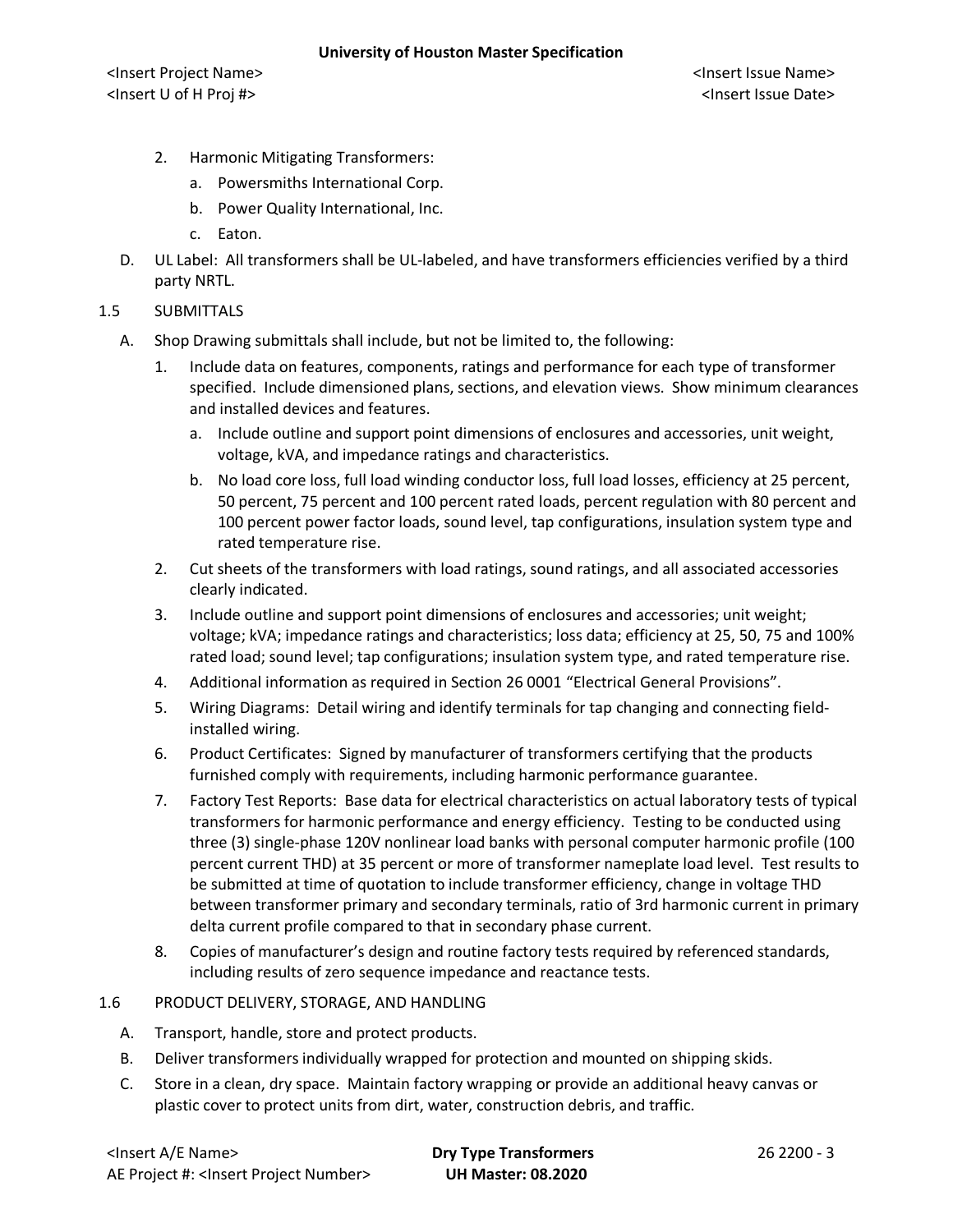### **University of Houston Master Specification**

<Insert Project Name> <Insert Issue Name> <Insert U of H Proj #> <Insert Issue Date>

- D. Handle transformers carefully to avoid damage to material components, enclosure and finish. Use only lifting eyes and brackets provided for that purpose. Damaged transformers shall be rejected and not be installed on project.
- E. Store transformers in a clean and dry space and protect from weather. Do not stack transformers.
- F. Apply temporary heat according to manufacturer's written instructions within the enclosure of each ventilated-type unit throughout periods during which equipment is not energized and is not in a space that is continuously under normal control of temperature and humidity.
- G. Transformers shall not be used as work tables, scaffolds or ladders.

# PART 2 - PRODUCTS

- 2.1 MATERIALS AND COMPONENTS
	- A. General: Except as otherwise indicated, provide transformer manufacturer's standard materials and components as indicated by the published product information, designed and constructed as recommended by the manufacturer, and as required for a complete installation.

2.2 DRY TYPE GENERAL PURPOSE, K-RATED AND ISOLATION TRANSFORMERS

- A. General
	- 1. Indoor transformers shall be dry type, 2-winding transformers, voltage, phase and kVA rated as shown, noted or scheduled. Transformers shall be designed for 60-hertz operation, self-cooled per NEMA Class AA and shall have manufacturer's standard impedance.
	- 2. Primary winding of 3-phase standard transformers shall be delta-connected. Secondary windings of 3-phase transformers shall be wye or as required to cancel zero sequence current flux for phase cancellation type, with the common neutral brought out. Transformer primary and secondary voltages shall be as shown on the Drawings.
	- 3. Suppression transformers shall have the primary and secondary coils physically separated.
- B. Construction
	- 1. Transformer core shall be of a common core construction using cold rolled, oriented, high permeability silicon steel. Windings shall be copper individual windings terminated with silverplated copper bars or wire electrically welded to the ends of the windings. Foil windings shall not be acceptable.
	- 2. Transformer coils shall be vacuum pressure impregnated (VPI) with non-hydroscopic, thermosetting varnish and shall have a final wrap of electrical insulating material designed to prevent injury to the magnet wire. Transformers having coils with magnet wire visible will not be acceptable. The core and coil shall be completely isolated from the enclosure by means of vibration absorbing mounts.
	- 3. All ventilating openings shall be of the baffled type. Ventilated dry-type transformers installed in sprinklered space shall have rain shields on all openings.
	- 4. The base of the transformer shall be constructed of heavy gauge steel. The transformer enclosure shall be degreased, cleaned, phosphatized, primed, and finished with baked enamel.
- C. Taps: Transformers shall have taps as follows:

| KVA Rating                  | Taps    |
|-----------------------------|---------|
| 0.25 to 2 kVA, single phase | No taps |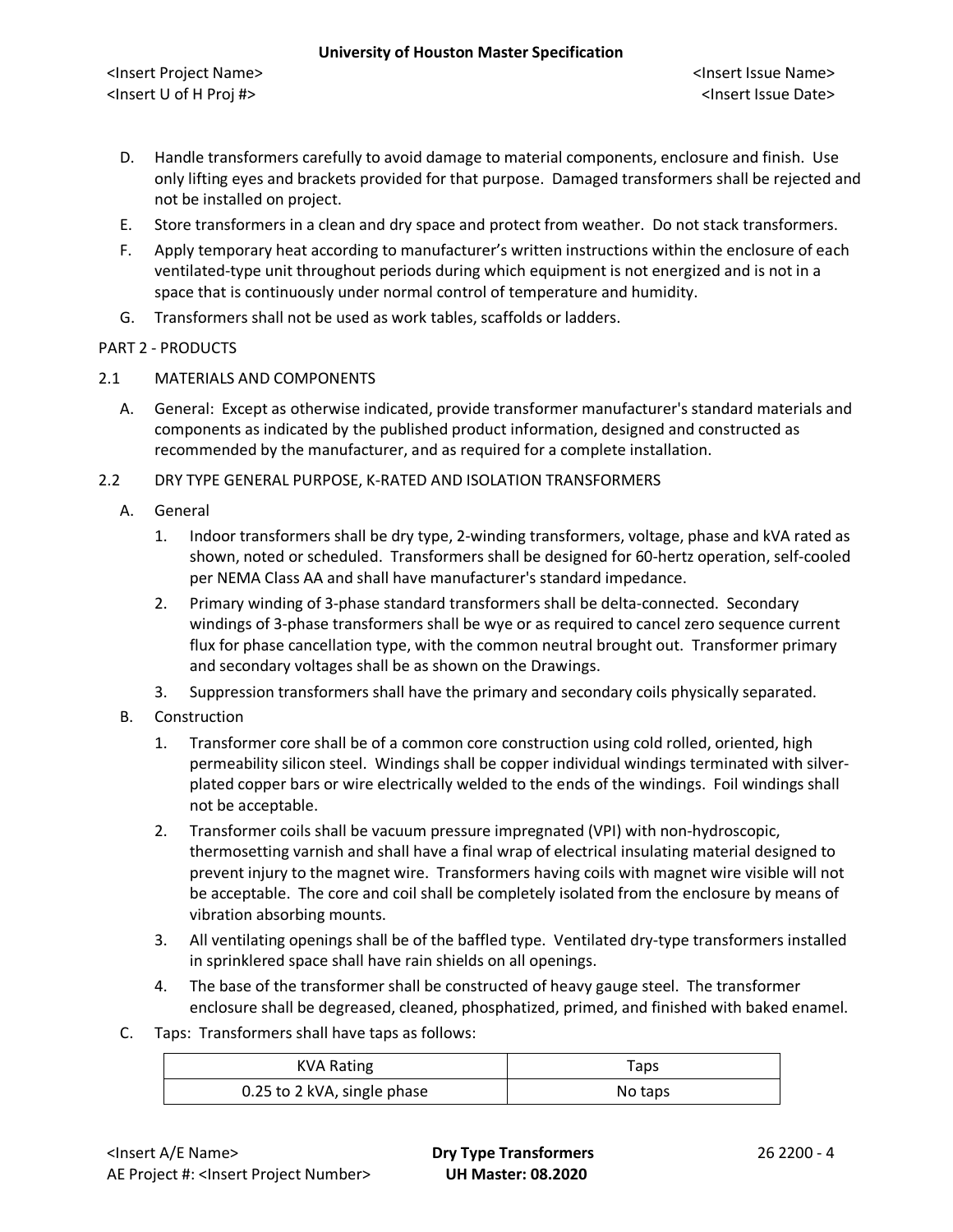<Insert Project Name> <Insert Issue Name> <Insert U of H Proj #> <Insert Issue Date>

| 3-15 kVA, single phase   | Two 2.5% taps below normal<br>voltage                       |
|--------------------------|-------------------------------------------------------------|
| 25-100 kVA, single phase | Six 2-1/2% taps, two above and four<br>below normal voltage |
| 167-250kVA, single phase | Four 2-1/2% taps, two above and<br>two below normal voltage |
| 9-15 kVA, three phase    | Two 2.5% taps below normal                                  |
| 30-300 kVA, three phase  | Six 2-1/2% taps, two above and four<br>below normal voltage |
| 500 kVA, three phase     | Four 2-1/2% taps, two above and<br>two below normal voltage |

D. Temperature Rating: Transformers shall utilize an insulation system that has been properly temperature classified and approved by UL and shall have temperature ratings as follows.

| <b>KVA Rating</b> | <b>Temperature Rating</b>                                                                                        |
|-------------------|------------------------------------------------------------------------------------------------------------------|
| 0.25 to 2 kVA     | Maximum winding temperature rise<br>of 80°C with an insulation system<br>temperature classification of 155°C     |
| 3-9 kVA           | Maximum winding temperature rise<br>of 115°C with an insulation system<br>temperature classification of 185°C    |
| 15 kVA and above  | Maximum winding temperature rise<br>of [150°C] with an insulation system<br>temperature classification of 220°C. |

- E. K-Factor Non-Linear Load Ratings: Transformers, where shown on the drawings, shall be K Factor rated to serve non-linear loads. Transformer primary and secondary temperature shall not exceed 220°C at any point in the coils while carrying the transformer full rated capacity of non-linear loads at the load K Factor shown on the drawings.
- F. K-Factor Rated Transformer Neutrals: Neutral terminals for phase cancellation K Factor rated transformers shall be designed for 200 percent of the secondary phase conductor ampacity
- G. Load Rating: Transformers shall be capable of operating at 100% of nameplate rating continuously while in an ambient temperature not exceeding 40°C.
- H. Vibration Isolation: Each transformer core and coil shall be mounted in the transformer enclosure on rubber vibration isolators. Vibration isolators shall limit the transmission of sound from the 120 Hz harmonic to 10% of its un-isolated level, and shall be certified as such on the Shop Drawings.
- I. Grounding: The core and coils shall be visibly grounded to the frame of the transformer cubicle by means of a flexible grounding strap of adequate size.
- J. Sound Rating: The transformer shall have sound levels equal to or lower than those ratings established in the latest revision of NEMA ST-20 and as shown in the following table. Sound ratings shall be measured per ANSI C89.91.

|                  | <b>Transformer Rating</b> |
|------------------|---------------------------|
| KVA              | Maximum Sound Level       |
| (600 Volt Class) | Decibels Per NEMA ST-20   |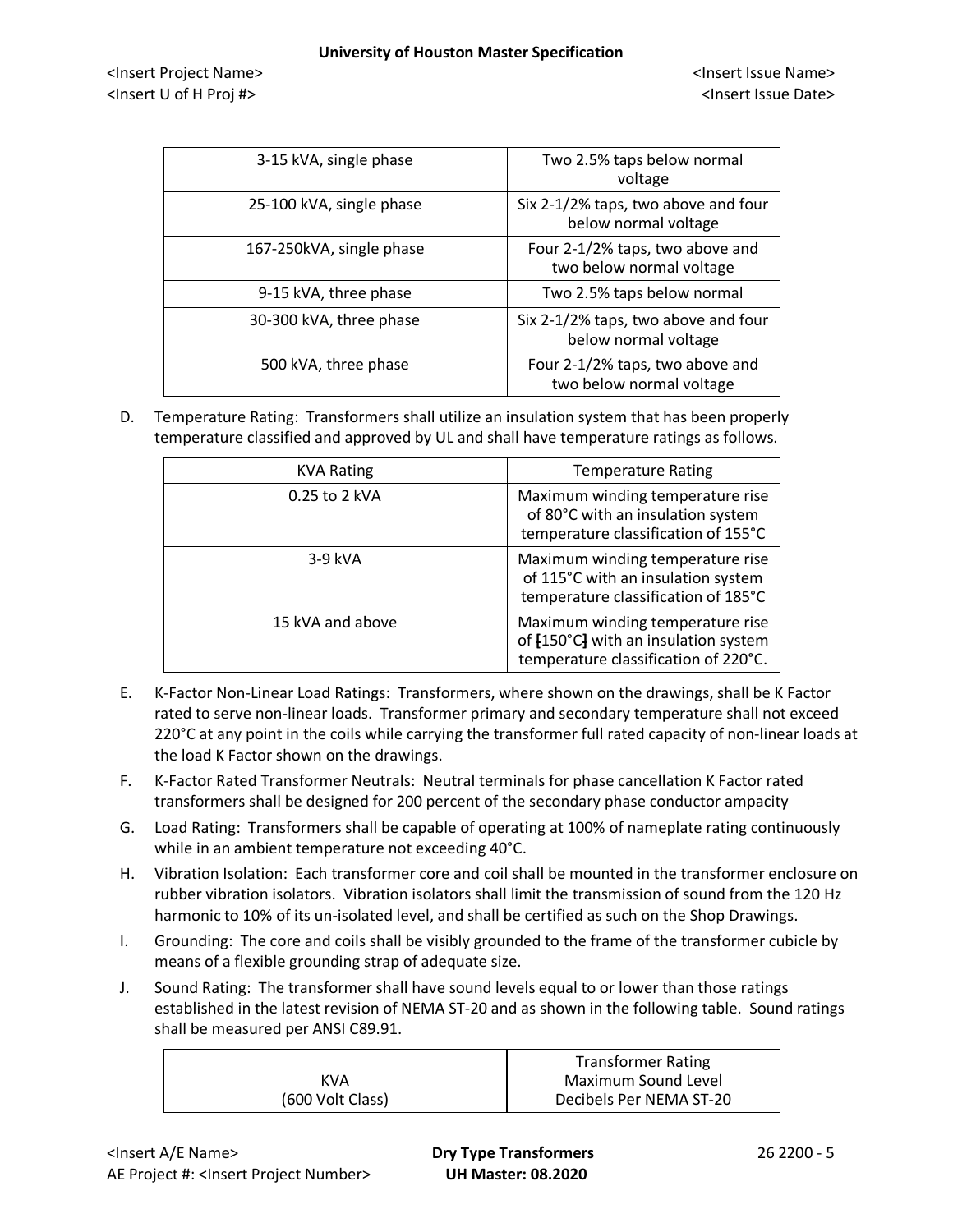### **University of Houston Master Specification**

<Insert Project Name> <Insert Issue Name> <Insert U of H Proj #> <Insert Issue Date>

| $0 - 09$ | 40 |
|----------|----|
| 10-50    | 45 |
| 51-150   | 50 |
| 151-300  | 55 |
| 301-500  | 60 |

## K. Testing:

- 1. The manufacturer shall have thoroughly tested each transformer for proper operation before shipment.
- 2. The manufacturer shall have performed the following additional tests on units identical to the design type being supplied. Furnish proof-of-performance of these tests in the form of test data sheets upon request.
	- a. Sound levels.
	- b. Temperature rise tests.
	- c. Full-load core and winding losses.
	- d. Percent regulation with 80 and 100% power factor load.
	- e. Percent impedance.
	- f. Exciting current.
	- g. Insulation resistance.
	- h. Efficiency at 1/4, 1/2, 3/4, and full load.
	- i. Noise attenuation on suppression transformers.
- L. Shield: Provide an electrostatic shield between the transformer primary and secondary to attenuate source side line interference for transformers indicated to be shielded and for all transformers with a K-factor rating greater than 1.0.
- M. Transformer shall have minimum efficiency per DOE10 CFR431.

# 2.3 DRY TYPE HARMONIC MITIGATING TRANSFORMERS

- A. General: Transformers shall be dry type, 2-winding transformers, rated as shown, shall have manufacturer's standard impedance and shall include windings to mitigate harmonics in secondary windings.
	- 1. Primary winding of 3-phase transformers shall be delta-connected. Secondary windings of 3-phase transformers shall be wye connected, with the common neutral brought out. Transformer primary and secondary voltages shall be as shown on the Drawings.
	- 2. Transformers shall be designed to treat all major harmonics produced by phase-neutral, phasephase, and 3-phase six-pulse electronic equipment: 3rd, 5th, 7th, and 9th in addition to other zero sequence currents**.**
	- 3. 3rd harmonic and other zero sequence currents shall be treated in the secondary windings the transformer through flux cancellation, and shall not be coupled into the primary winding. Trapping these currents in the primary delta winding, as is the case for the delta-wye transformer configuration, is not acceptable.
	- 4. **[5th and 7th harmonics for single output transformers are treated by introducing the appropriate primary-to-secondary phase-shift in the transformer such that these currents**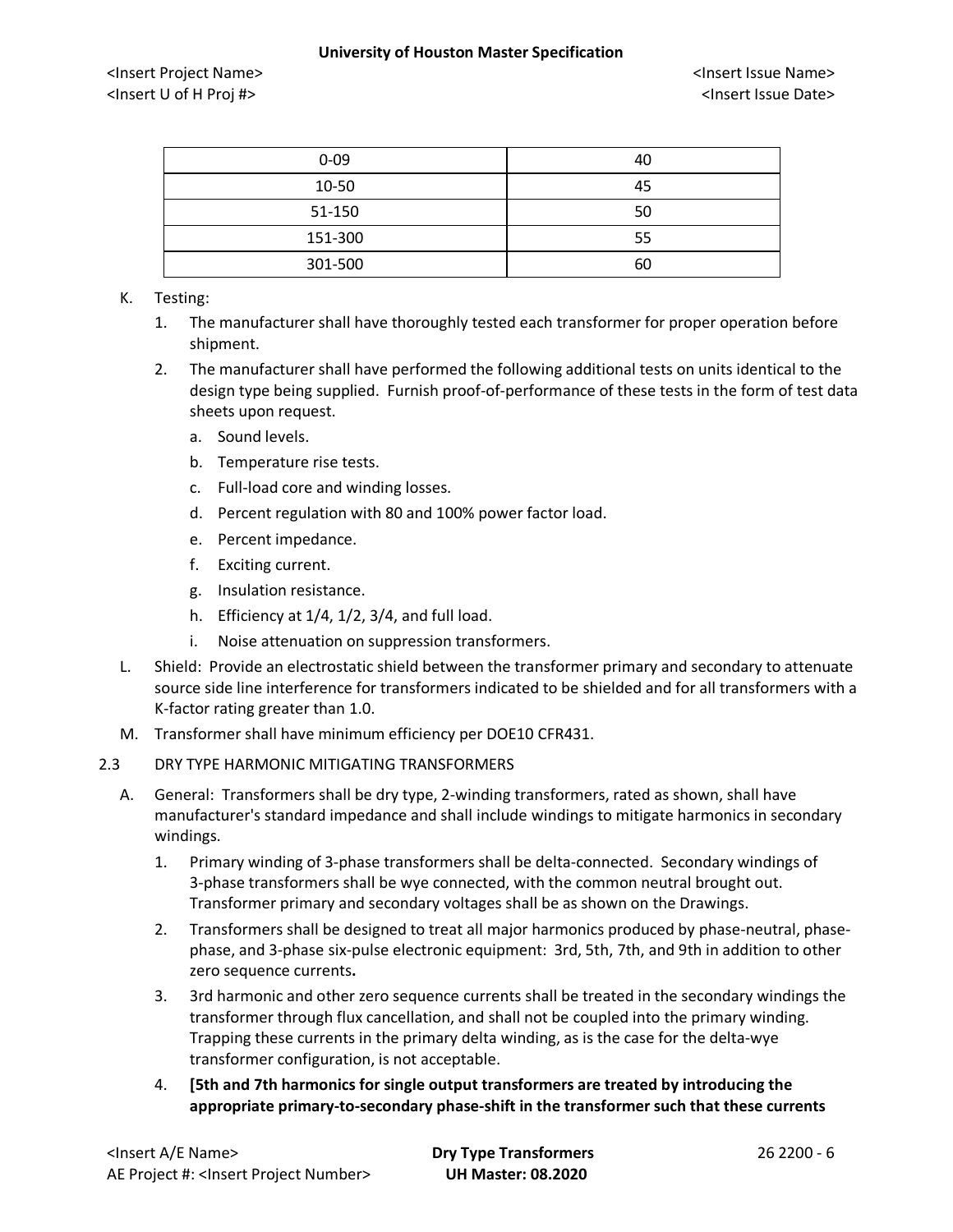**subtract at the common bus with 5th and 7th harmonic currents produced by other similar harmonic current sources fed from the same bus. See Drawings for phase shift of each transformer. Fundamental current imbalance shall be reduced on the primary side of the transformer compared to the secondary side.]**

- 5. Harmonic cancellation performance guarantee shall be provided by the manufacturer.
- B. Harmonic Cancellation: Zero sequence impedance/reactance shall be less than 0.95%/0.3%. Transformer secondary shall be connected to cancel zero sequence current flux ( $3<sup>rd</sup>$ ,  $9<sup>th</sup>$ ,  $15<sup>th</sup>$  etc.). These currents shall not be coupled into the primary windings of the transformer. **[Provide windings with 0 or 30 degrees phase shift with winding arrangements as required to cancel zero sequence current flux (3rd, 5th, 7th 9th, 15th etc.) as scheduled on the drawings.]**
- C. Construction:
	- 1. Transformer core shall be a common core construction using cold rolled, grain oriented, high permeability silicon steel, formed as a coil. Windings shall be copper individual windings terminated with silver-plated copper bars or wire electrically welded to the ends of the windings. Neutral terminals shall be designed for 200 percent of the secondary phase conductor ampacity. Foil windings shall not be acceptable.
	- 2. Transformer coils shall be vacuum pressure impregnated (VPI) with non-hydroscopic, thermosetting varnish and shall have a final wrap of electrical insulating material designed to prevent injury to the magnet wire. Transformers having coils with magnet wire visible will not be acceptable. The core and coil shall be completely isolated from the enclosure by means of vibration absorbing mounts.
	- 3. All ventilating openings shall be of the baffled type. Ventilated dry-type transformers installed in sprinklered space shall have rain shields on all openings.
	- 4. The base of the transformer shall be constructed of heavy gauge steel. The transformer enclosure shall be degreased, cleaned, phosphatized, primed, and finished with baked enamel.
- D. Taps: Three phase transformers shall have a minimum of four 2-1/2% taps, two above and two below normal.
- E. Temperature Rating: Transformers shall utilize an insulation system that has been properly temperature classified and approved by UL. Transformers shall have a maximum winding temperature rise of 115°C with an insulation system temperature classification of 220°C.
- F. Non-Linear Load Ratings: Transformers, where shown on the drawings, shall be K-20 rated to serve non-linear loads. Transformer primary and secondary temperature shall not exceed 220°C at any point in the coils while carrying the transformer full rated capacity of non-linear loads at the load K Factor shown on the drawings.
- G. Load Rating:
	- 1. Transformers shall be capable of operating at 100% of nameplate rating continuously while in an ambient temperature not exceeding 40°C.
	- 2. Transformers shall be capable of meeting the daily overload requirements of ANSI Standard C57.12.
- H. Energy Efficiency Ratings: Transformers shall have minimum efficiency per DOE10 CFR431.
- I. Vibration Isolation: Each transformer core and coil shall be mounted in the transformer enclosure on rubber vibration isolators. Vibration isolators shall limit the transmission of sound from the 120 Hz harmonic to 10% of its un-isolated level, and shall certified as such on the Shop Drawings.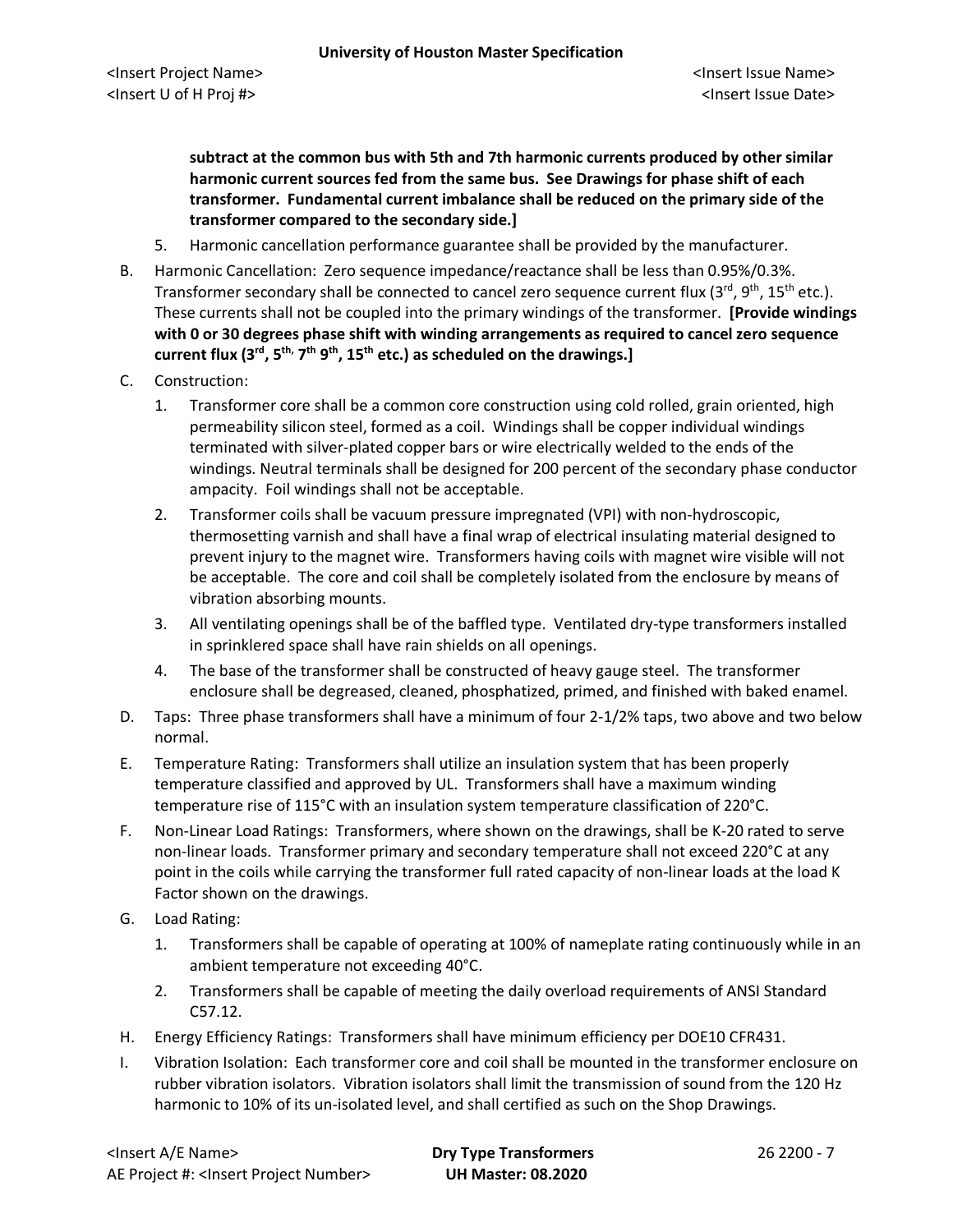- J. Grounding: The core and coils shall be visibly grounded to the frame of the transformer cubicle by means of a flexible grounding strap of adequate size.
- K. Sound Rating: The transformer shall have sound levels equal to or lower than those ratings established in the latest revision of NEMA ST-20 and as shown in the following table. Sound ratings shall be measured per ANSI C89.91.

| <b>KVA</b><br>(600 Volt Class) | <b>Transformer Rating</b><br>Maximum Sound Level<br>Decibels Per NEMA ST-20 |
|--------------------------------|-----------------------------------------------------------------------------|
| $0 - 09$                       | 40                                                                          |
| 10-50                          | 45                                                                          |
| 51-150                         | 50                                                                          |
| 151-300                        | 55                                                                          |
| 301-500                        | 60                                                                          |

# L. Testing:

- 1. The manufacturer shall have thoroughly tested each transformer for proper operation before shipment.
- 2. The manufacturer shall have performed the following additional tests on units identical to the design type being supplied. Furnish proof-of-performance of these tests in the form of test data sheets upon request.
	- a. Sound levels.
	- b. Temperature rise tests.
	- c. Full-load core and winding losses.
	- d. Percent regulation with 80 and 100% power factor load.
	- e. Percent impedance.
	- f. Exciting current.
	- g. Insulation resistance.
	- h. Efficiency at 1/4, 1/2, 3/4, and full load.
	- i. Noise attenuation on suppression transformers.
- M. Shield: Provide a full width copper electrostatic shield between the transformer primary and secondary to attenuate source side line interference.

# PART 3 - EXECUTION

# 3.1 INSTALLATION OF TRANSFORMERS

- A. General: Install transformers as indicated in accordance with the applicable requirements of the NEC and the National Electrical Contractors Association "Standard of Installation". Installation shall meet or exceed all applicable federal, state and local requirements, referenced standards and conform to codes and ordinances of authorities having jurisdiction.
- B. Manufacturer's Recommendations: All installation shall be in accordance with manufacturer's published recommendations.
- C. Conduit Connections: All conduit directly connected to transformer enclosures shall be flexible steel conduit extending for a minimum of 24 inches from transformer enclosure as measured along the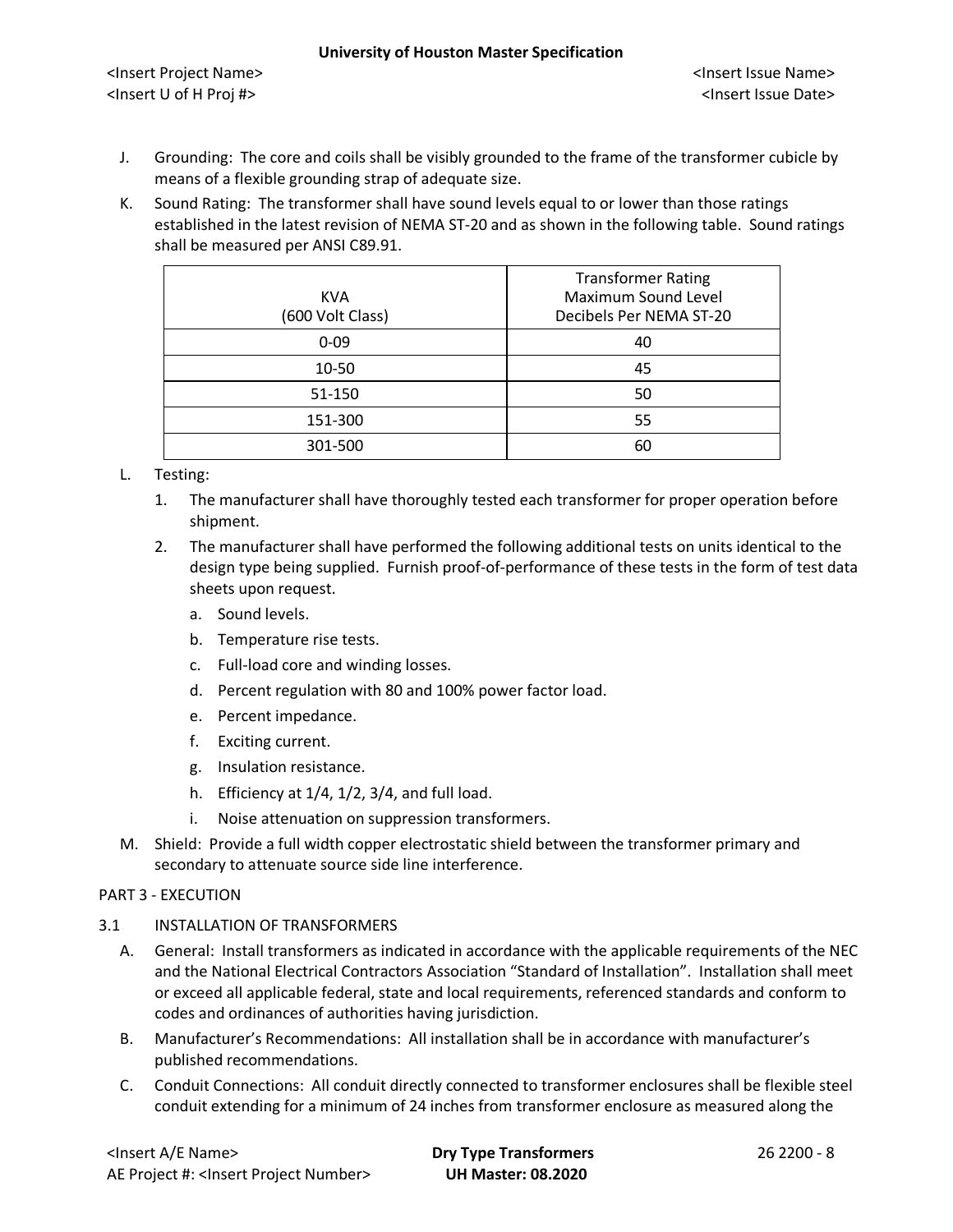conduit center line. Run a bonding jumper, sized per NEC Table 250-95, on outside of flexible conduit.

- D. Cable Connections: Make transformer cable connections with compression-type lugs suitable for termination of 75 degrees C rated conductors. Position lugs so that field connections and wiring will not be exposed to temperature above 75 degrees C.
- E. Housekeeping Pads: All floor standing transformers shall be provided with a nominal reinforced concrete housekeeping pad. Refer to Section 26 0501 "Electrical Basic Materials and Methods", for additional requirements.
- F. Transformer Isolation: Install floor-mounted transformers on concrete housekeeping pads with vibration isolating pads suitable for isolating the transformer noise from the building structure in accordance with Section 26 0501 "Electrical Basic Materials and Methods". Maintain a minimum of six (6) inches free air space between enclosure and walls.
	- 1. Install transformer plumb and level.
	- 2. For floor and trapeze transformer installations, use one pad type Korfund Elasto-Grip, waffle at each corner of the transformer, sized for load of 50 pounds per square inch.
	- 3. For wall hung transformer installations (15kVA and less), use spring type Korfund Series P. Provide sound pads at each corner of the transformer sized for ½ inch deflection. Securely anchor wall-mounting brackets to wall to provide adequate support.
- G. Suspended Transformers: Suspend transformers (45kVA and less) from structure by means of trapeze hangers constructed of ½ inch galvanized all-thread rods and metal framing channels. Make double-nut connections between rods and channels. Locate transformers to provide adequate ventilation and accessibility.
- H. Identification: Refer to Section 26 0553 "Identifications for Electrical Systems" for transformer identification.
- 3.2 TESTING
	- A. Pre-Energization Check: Check for damage and tighten connections prior to energizing transformer. Verify removal of coil shipping anchor bolts before transformer is energized.
	- B. Insulation Tests: Prior to energization, check transformer windings for continuity. Test the insulation resistance from primary phase winding to winding, primary winding to secondary winding, secondary phase winding to winding, and from each winding to ground. Tests shall be made with a Biddle Megger or equivalent test instrument at a voltage of not less than 1000 volts DC with readings taken after 30 and 60 seconds of operation at Megger slip speed. Transformers which do not meet or exceed manufacturers winding insulation resistance specifications or NETA ATS requirements shall be replaced and the new transformer shall be tested, until an acceptable resistance is obtained.
	- C. Winding Current: During initial no-load energization, check current in each primary winding.
	- D. Tap Settings: Measure and record load current and voltage of transformers while loaded to verify proper transformer tap setting. Select the appropriate tap setting on transformer so that the actual secondary voltage is  $+1/2$  of a tap span at full load.
	- E. Test Submittals: Contractor shall furnish all instruments and personnel required for tests. Submit four copies of certified test results to [**Engineer**] [**Architect**] for review. Reports shall include transformer tested, date and time of tests, serial number, tap setting, input and output voltages, primary and secondary winding currents, insulation test results, manufacturers winding insulation resistance specifications, relative humidity, temperature, and weather conditions.